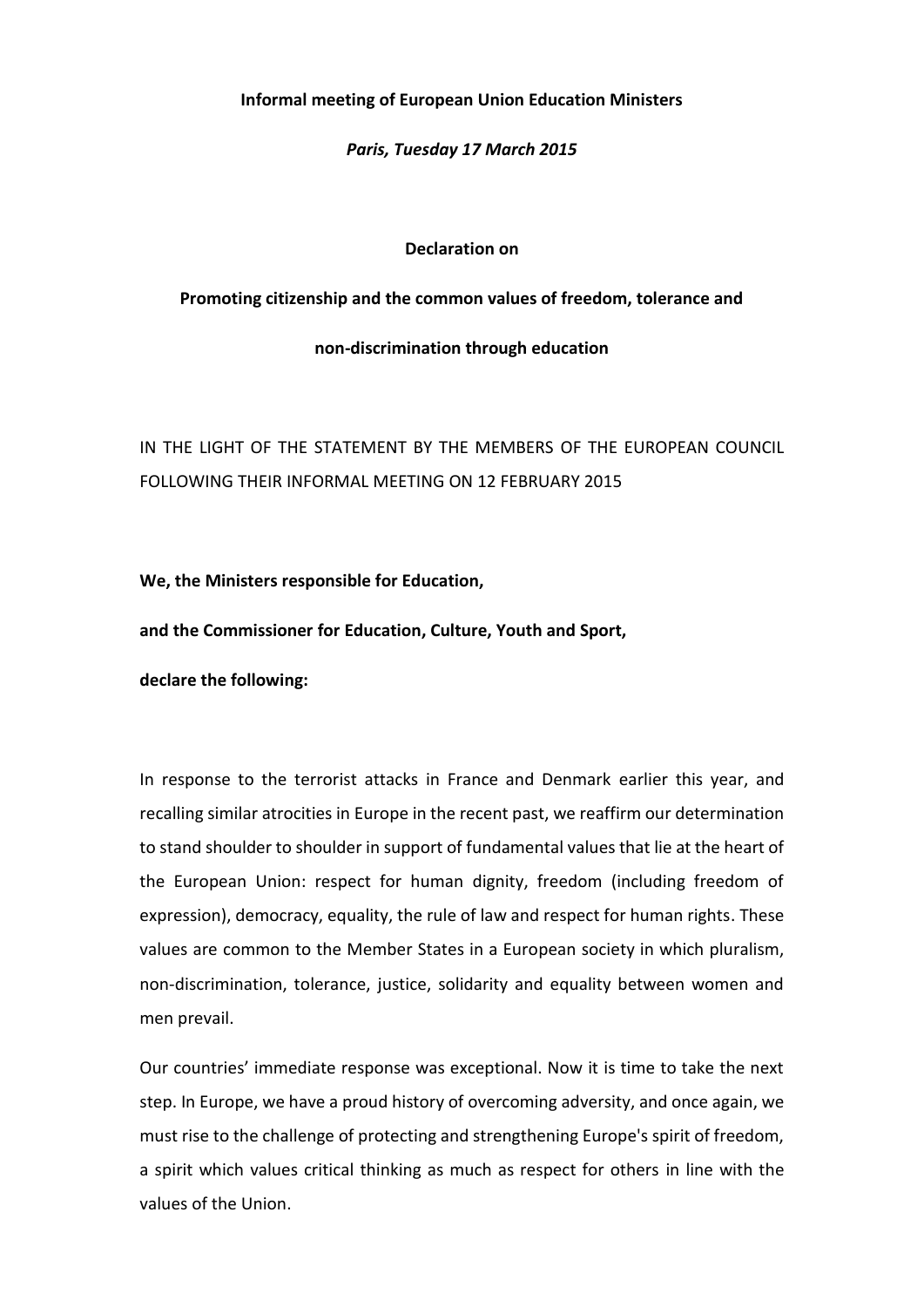The major challenge we face in safeguarding our pluralistic societies calls for concrete action at European, national, regional and local levels.

As Ministers responsible for education and as European Commissioner, we have a special duty to ensure that the humanist and civic values we share are safeguarded and passed on to future generations. We remain united in our efforts to promote freedom of thought and expression, social inclusion and respect for others, as well as to prevent and tackle discrimination in all its forms.

We therefore call for renewed efforts to reinforce the teaching and acceptance of these common fundamental values and laying the foundations for more inclusive societies through education - starting from an early age.

The primary purpose of education is not only to develop knowledge, skills, competences and attitudes and to embed fundamental values, but also to help young people - in close cooperation with parents and families - to become active, responsible, open-minded members of society.

Children and young people represent our future and must have the opportunity to shape that future. We must combine our efforts to prevent and tackle marginalisation, intolerance, racism and radicalisation and to preserve a framework of equal opportunities for all. We must build on children's and young people's sense of initiative and the positive contribution they can make through participation**,** while reaffirming the common fundamental values on which our democracies are based**.**

It is a noble challenge that we must strive to meet together.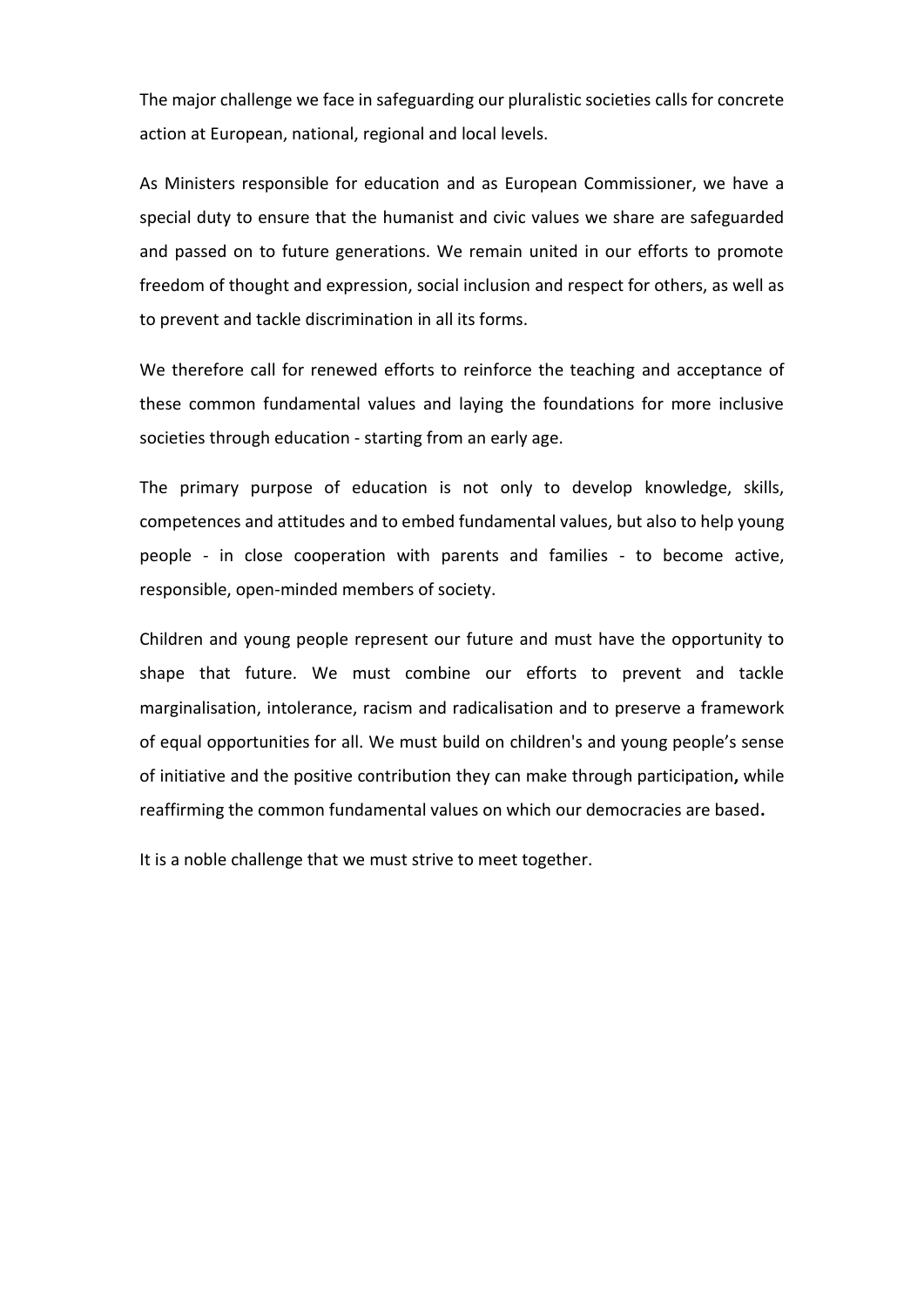## **AT NATIONAL, REGIONAL AND LOCAL LEVEL**

## **We agree to strengthen our actions in the field of education with a view to:**

- 1) Strengthening the key contribution which education makes to personal development, social inclusion and participation, by imparting the fundamental values and principles which constitute the foundation of our societies;
- 2) Ensuring inclusive education for all children and young people which combats racism and discrimination on any ground, promotes citizenship and teaches them to understand and to accept differences of opinion, of conviction, of belief and of lifestyle, while respecting the rule of law, diversity and gender equality;
- 3) Strengthening children's and young people's ability to think critically and exercise judgement so that, particularly in the context of the Internet and social media, they are able to grasp realities, to distinguish fact from opinion, to recognise propaganda and to resist all forms of indoctrination and hate speech;
- 4) Combating geographical, social and educational inequalities, as well as other factors which can lead to despair and create a fertile ground for extremism, by providing all children and young people with the necessary knowledge, skills and competences to build their own professional futures and pathways to success in society, and by encouraging measures to reduce early school leaving and to improve the social and professional integration of all young people;
- 5) Encouraging dialogue and cooperation among all the education stakeholders, in particular parents, families and associative structures, and building on children's and young people's sense of initiative and engagement in order to strengthen social ties as well as generate a sense of belonging;
- 6) Empowering teachers so that they are able to take an active stand against all forms of discrimination and racism, to educate children and young people in media literacy, to meet the needs of pupils from diverse backgrounds, to impart common fundamental values and to prevent and combat racism and intolerance.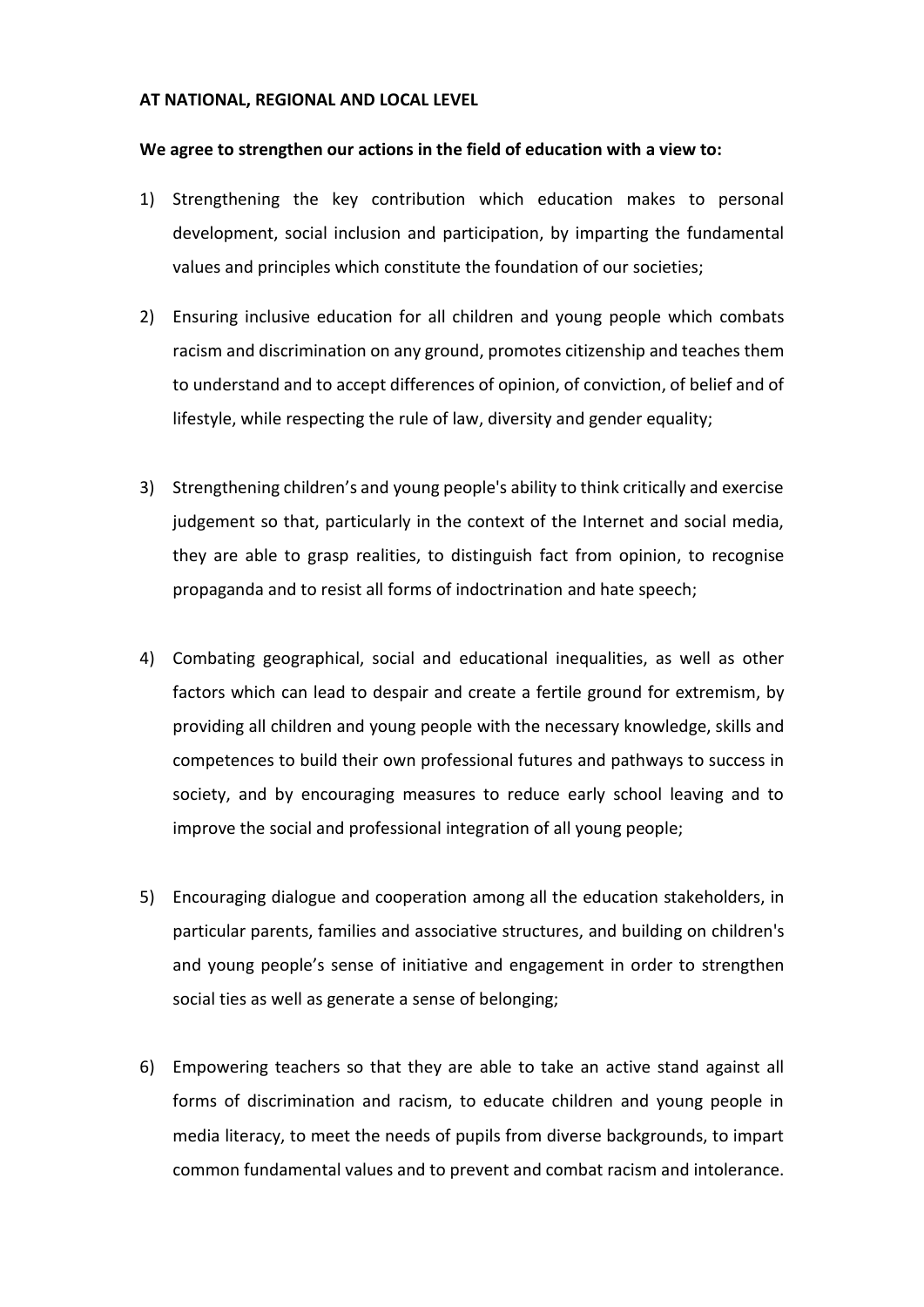# **AT EUROPEAN LEVEL**

Although the responsibility for education systems and their content rests with the Member States, EU-level cooperation in this field will be instrumental in addressing the common challenges Europe is facing. There is an urgent need to cooperate and coordinate, to exchange experiences, and to ensure that the best ideas and practices can be shared throughout the European Union, with a view to:

- 1. Ensuring that children and young people acquire social, civic and intercultural competences, by promoting democratic values and fundamental rights, social inclusion and non-discrimination, as well as active citizenship;
- 2. Enhancing critical thinking and media literacy, particularly in the use of the Internet and social media, so as to develop resistance to all forms of discrimination and indoctrination;
- 3. Fostering the education of disadvantaged children and young people, by ensuring that our education and training systems address their needs;
- 4. Promoting intercultural dialogue through all forms of learning in cooperation with other relevant policies and stakeholders.

These aims could be supported by:

- the '*ET2020' Strategic Framework*, through its priorities, peer learning and the exchange and dissemination of good practices;
- the *Erasmus+* programme, in particular through the support it provides for the mobility of learners and teachers, strategic partnerships and education institutions cooperation platforms, as well as for dialogue and joint projects on citizenship education, volunteering and youth exchanges;

as well as by:

 other EU-level policy and funding instruments in education-related areas such as the Horizon 2020 programme (specifically in its components